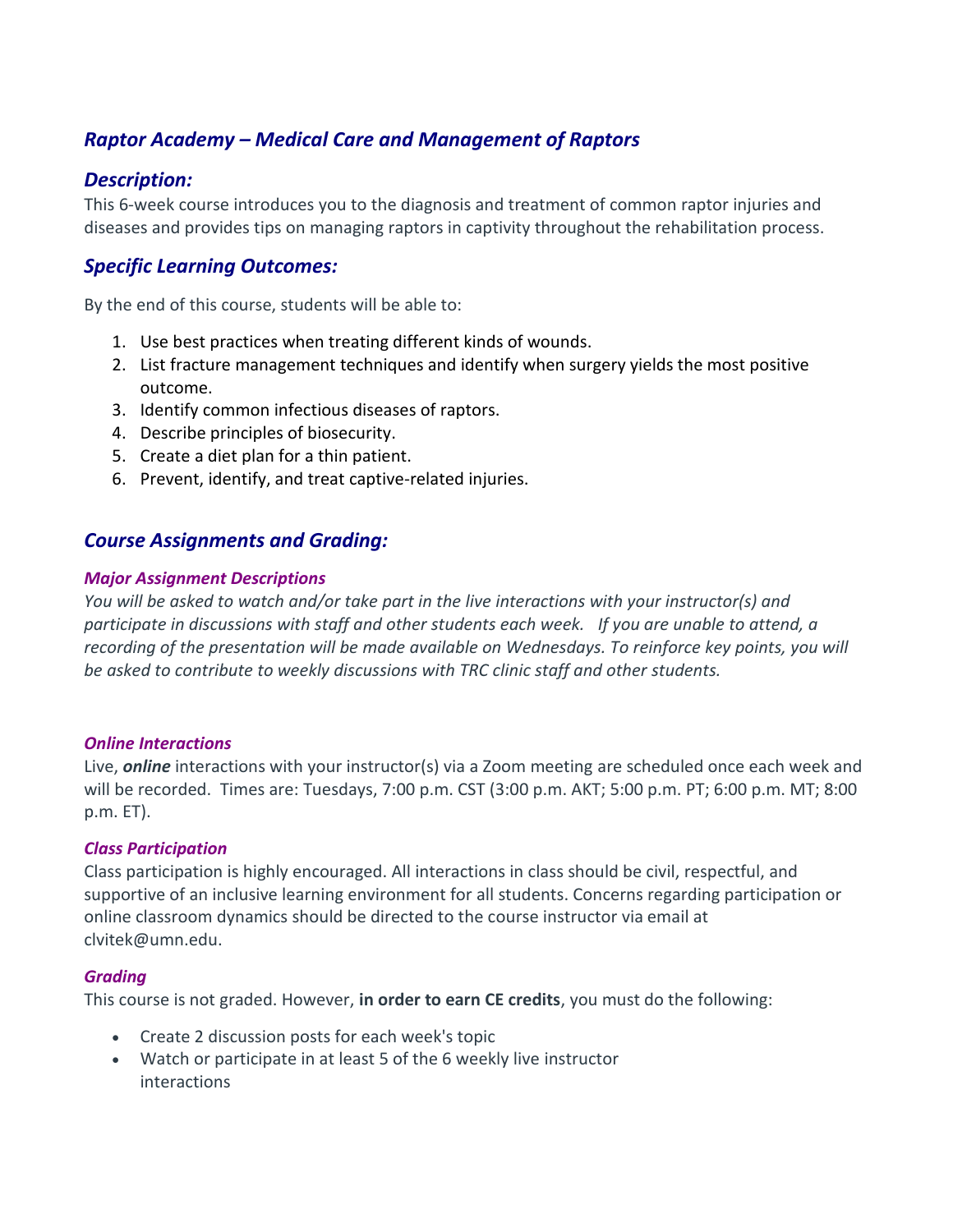### *Disclaimer*

The instructor reserves the right to make modifications to this information throughout the semester.

# *Preliminary Schedule of Topics, Readings, and Activities*

*Note: The live interactions are on Tuesday, and the discussions will begin the following day each Wednesday and can be found by clicking on Discussions on your left navigation pane. Staff will contribute to and monitor each discussion until the next live interaction.*

#### *Each week, there is a pdf copy of the presentation you can download prior to the live interaction to enhance your note-taking.*

**Activities:** Each week we ask that you contribute to a discussion based on that week's topic, applying previous knowledge as well as what you have learned. The discussion questions are created by and monitored by the instructor to provide answers to questions and to ensure accuracy.

**Live instructor interaction** each Tuesday at 7:00 - 8:30 p.m. CT. It will be recorded and uploaded to the course site on Wednesday morning, so if you are unable to attend it live you can view it at your leisure. This is when your instructor will present topics you will cover that week and you have the chance to ask questions. Remember to download the pdf copy of the presentation prior to this interaction.

# **Week One**

## **Soft-tissue Wounds: Common Injuries and Management Techniques Live session February 8, 7pm central**

*The Learner will be able to:*

- Recognize principles of soft tissue wound management
- Identify best practices in soft tissue wound management
- Discuss common soft tissue wound presentations in raptors presented for rehabilitation

#### *Topics:*

- Classification of wounds
- Stages of wound healing
- Wound Management
- Relevant avian anatomy & guidelines
- Wound cleaning
- Wound closure & bandaging
- Common examples of soft tissue wounds
- Internal Trauma Clinical signs and treatment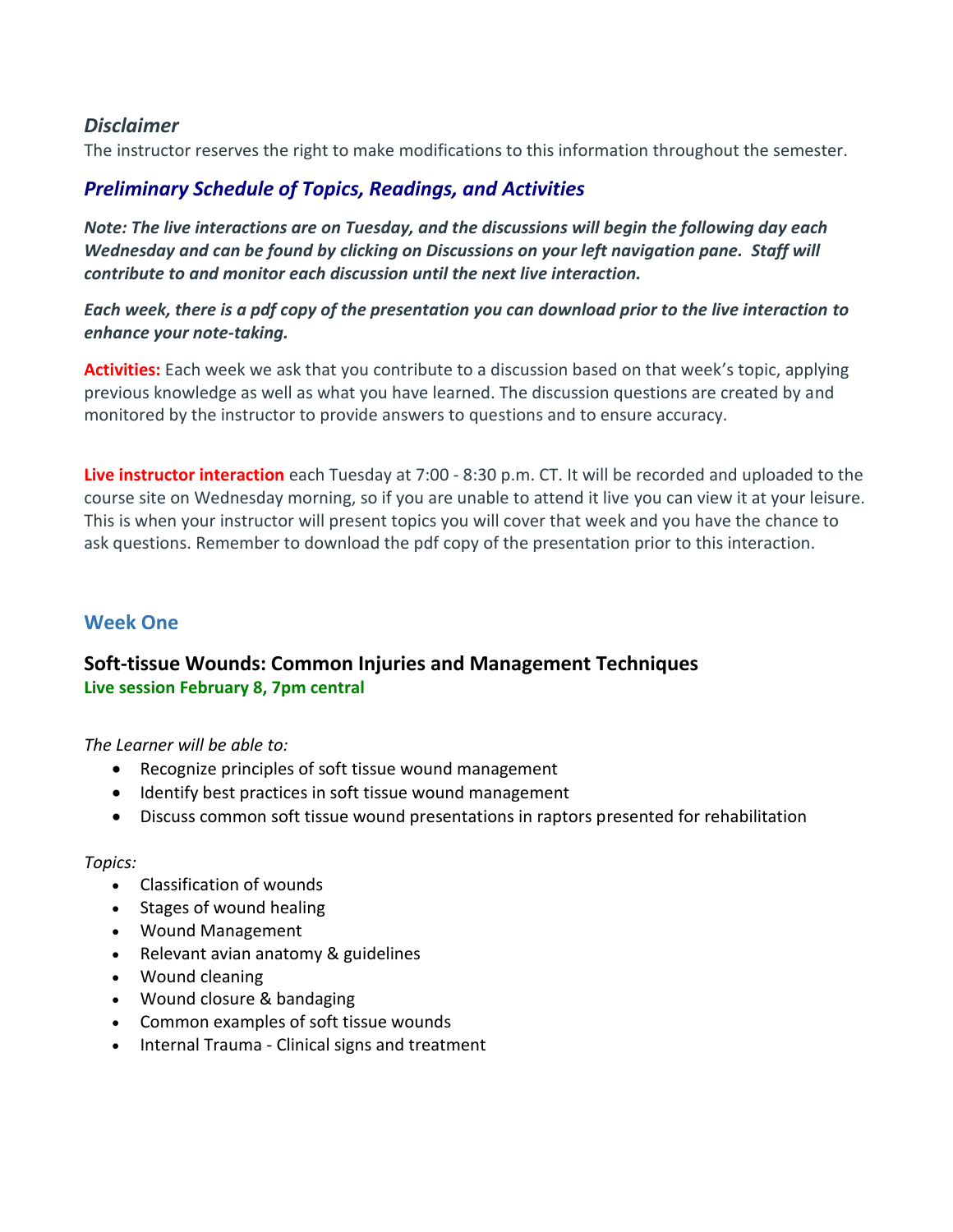### **Week Two**

# **Fracture Management Live session February 15, 7pm central**

*The learner will be able to:*

- Identify and characterize fractures on a physical exam
- Determine which fractures are generally best managed with surgery vs. conservative management
- Identify the benefits and challenges of surgical fracture fixation and conservative fracture management
- Identify how long fractures generally take to heal and when a raptor patient is ready to begin flight conditioning

*Topics:*

- Fracture assessment
- Treatment plans
- General healing times
- Physical therapy
- Assessment: When to start flight conditioning

## **Week Three**

#### **Special Topics Live session February 22, 7pm central**

*The learner will be able to:*

- Recognize clinical presentations and prognosis of head and spinal trauma
- Recognize ocular abnormalities in raptors
- Understand prognosis and treatment challenges of starving raptors
- Recognize and differentiate clinical presentations of toxicities in raptors

*Topics:*

- Head Trauma
- Spinal Trauma
- Ocular Disease
- Starvation
- Toxicity

**----- BREAK, no live session week of March 1 -----**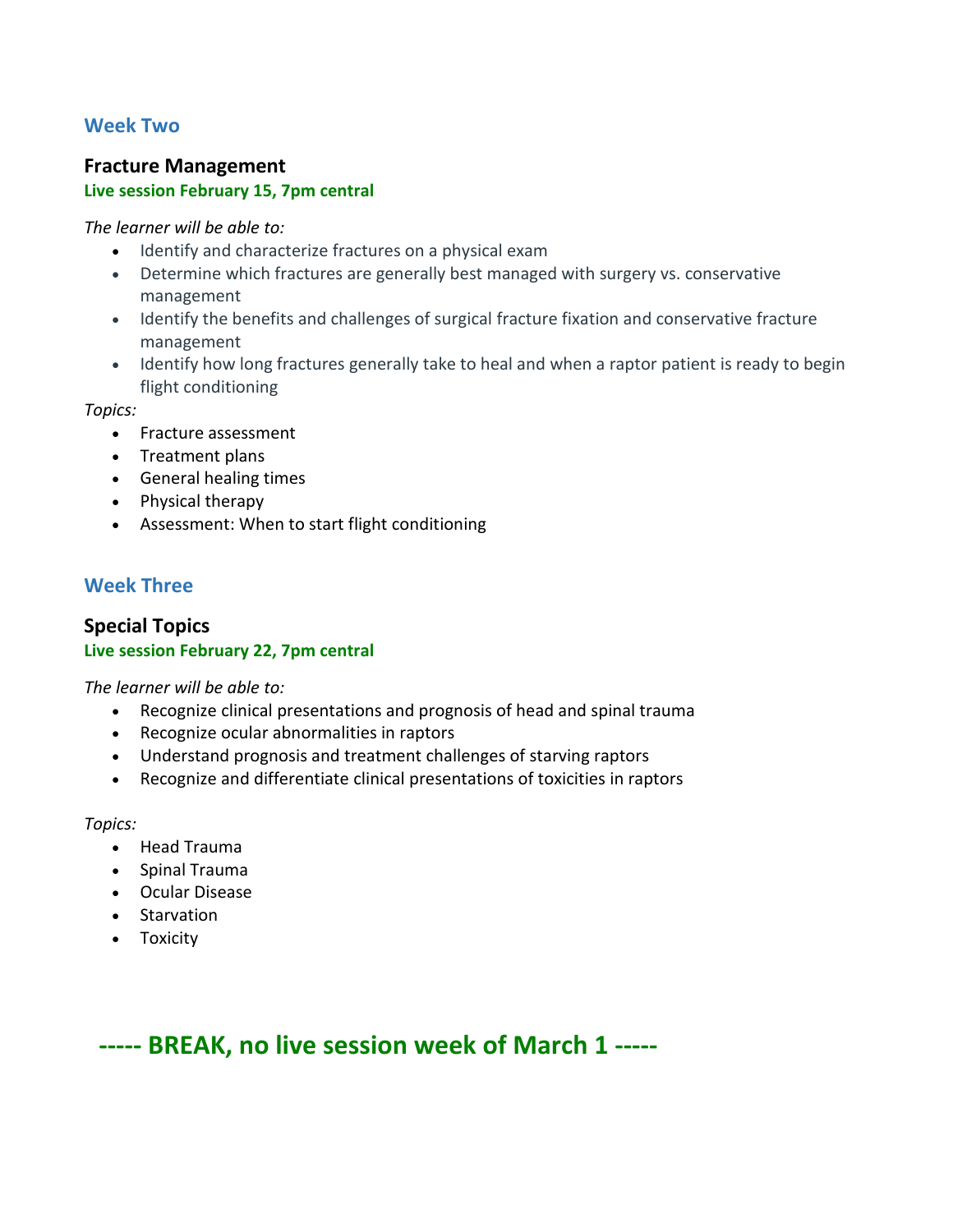## **Week Four**

# **Biosecurity and Raptor Ailments**

#### **Live session March 8, 7pm central**

*The learner will be able to:*

- Understand principles of infectious disease
- Identify best practices in biosecurity
- Discuss common infectious diseases in clinical raptor medicine

*Topics:*

- Principles of infectious disease
- Zoonotic diseases
- Biosecurity
- Common infectious diseases of raptors

### **Week Five**

#### **Captive Management Live session March 15, 7pm central**

#### *The learner will be able to:*

- Understand general goals of raptor housing
- Choose an appropriate housing structure for patients throughout their convalescence
- Provide proper perches and housing aids
- Follow best practices for biosecurity and sanitation
- Know when to use liquid formula diets
- Know what constitutes "safe" food items and use best practices to store, thaw, and prepare them
- Learn basic fundamental of the three basic types of food presentation methods

#### *Topics:*

- Housing goals
- Critical care housing
- Convalescence housing
- Sanitation
- Providing nutrition to newly admitted patients
- Liquid formula diets
- Feeding the stable patient
- Food acquisition and storage
- Food preparation